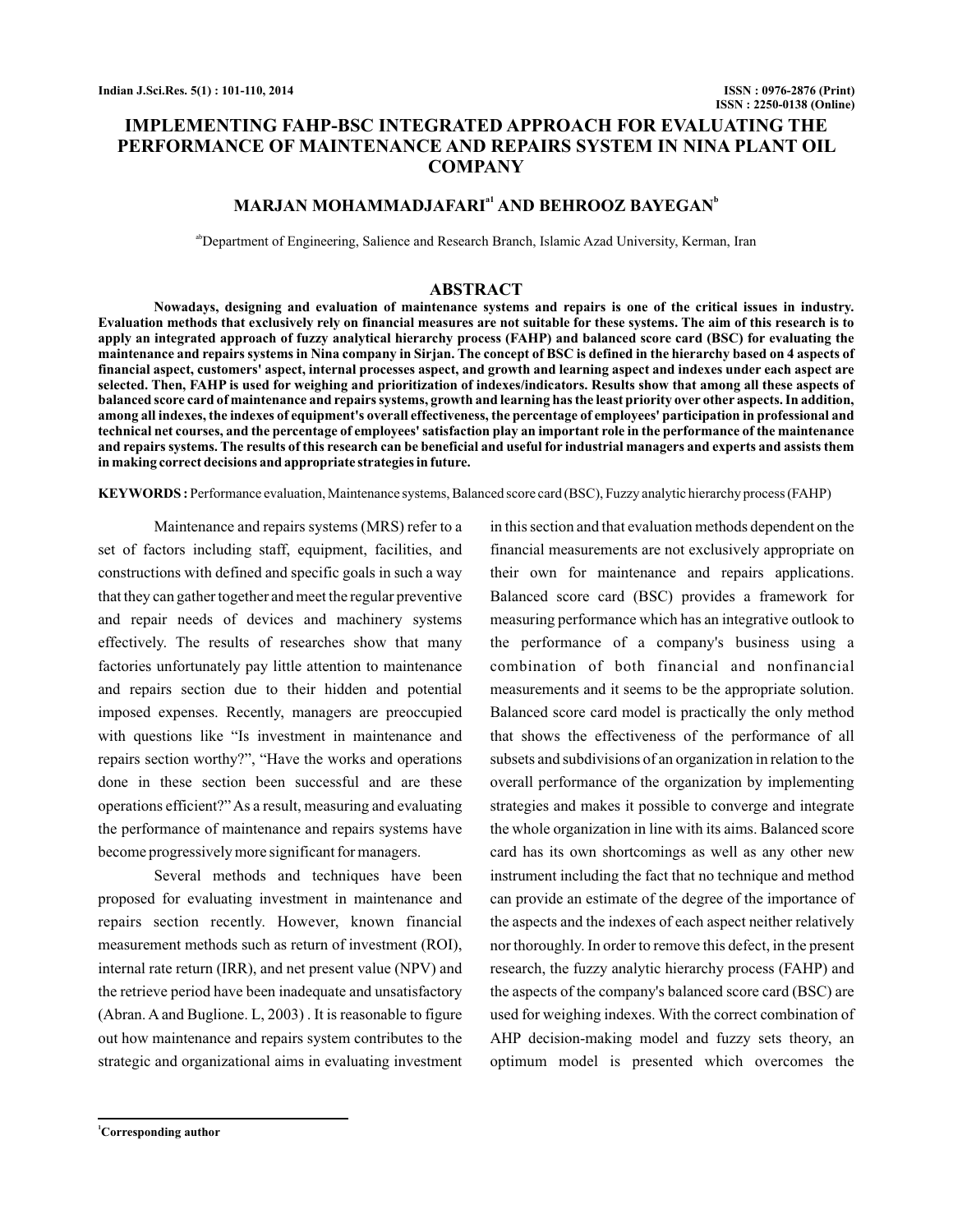shortcomings of the prevalent method of performance evaluation (Balanced Score Card).

2-Balanced Score Card and Analytic Hierarchy Process (AHP)

Balanced score card term was first used in 1992 by Robert Kaplan and David Norton in a published article in Harward Management Journal. In that article, they studied 12 big and well-known companies including Apple Computer, Bell South, General Electric, and Dopant and stated that what you get is what you measure and in this way they highlighted the importance of evaluating organizational performance. The key feature of balanced score card is the emphasis it puts on making a connection between indexes of performance and an organization's strategy (Otley., 1999). S. Wongrassamee et al, define balanced score card as follows: it is a conceptual framework that renders strategic goals to a collection of performance indexes. They also state that balanced score card makes the company's strategy and policy equal to evaluation of performance, as a result it is more flexible than EFQM (Wongrassamee et al., 2003). Edward et al., 2006. maintain that by using BSC, managers not only become aware of the past performance of the company but also realize where they are in their goals' path and how they can encounter and tackle future challenges and how to gain competitive advantages by expanding the scope of evaluation (Edward, 2006). It is noteworthy that the word "balanced" in balanced score card refers to creating and maintaining balance between financial and nonfinancial criteria, between internal and external criteria, between introspective criteria which focus on future activities and retrospective criteria which focus on past activities. It can be said that balanced score card complements financial indexes of past performance with indexes of determinants of future performance (Simons and Kaplan, 2000). The organization' future perspective is the core of the activities of balanced score card. Balanced score card renders strategy and policy to goals and aims and criteria regarding 4 aspects: financial, customer, internal processes, learning and growth of human resources aspects. Robert Kaplan and David Norton state in their book entitled "Strategic Convergence" that regarding the cause-effect relationship between the 4 aspects of

balanced score card, we should put value on our customers (customer aspect) and consider them worthy in order to achieve financial success (financial aspect). It would be impossible unless we will be the best in our work and operational processes and conform them to customers' demands and requests (internal processes aspect). Being the best in operations and activities and creating worthwhile processes would be impossible unless we create a suitable working atmosphere and condition for our employees and reinforce and boost creativity, learning, and growth in the organization (learning and growth aspect).

A lot of organizations all around the world have used balanced score card for their successful implementation of strategies. However before implementing strategies and even before planning and designing them, the organization must determine its mission, values, and prospects. Eventually, balanced score card transforms mission, values, prospects and strategy to performance standard measurements which can be used for measuring success in attaining and pursuit of overall goals (Maxwell and Niven 2003).

Analytic hierarchy process (AHP) was first introduced by Saaty for solving the issue of dedicating scares sources and the army's planning needs in 1971(Saaty 1980). Therefore, AHP became one of the most widespread multi-criteria decision-making methods and was applied for solving unstructured issues and problems in diverse range of human needs and interests such as political, economic, social, and managerial sciences. The procedure of AHP involves 6 essential stages (Cheng, 1999); (Chi, 2001); (Kang and Lee, 2006); (Lee, 2006); (Murtaza, 2003); (Zahedi, 1986):

- 1- Defining the unstructured and unorganized issue and clear explanation of goals and results
- 2- Decomposing the complicated issue to a hierarchic structure with decision elements (criteria, detailed criteria, and solutions)
- 3- Implementing pairwise comparison between elements and forming matrix comparison
- 4- Estimating weights related to elements of decision
- 5- Studying the rate of consistency of matrixes to ensure that judgments of decision makers are compatible and consistent.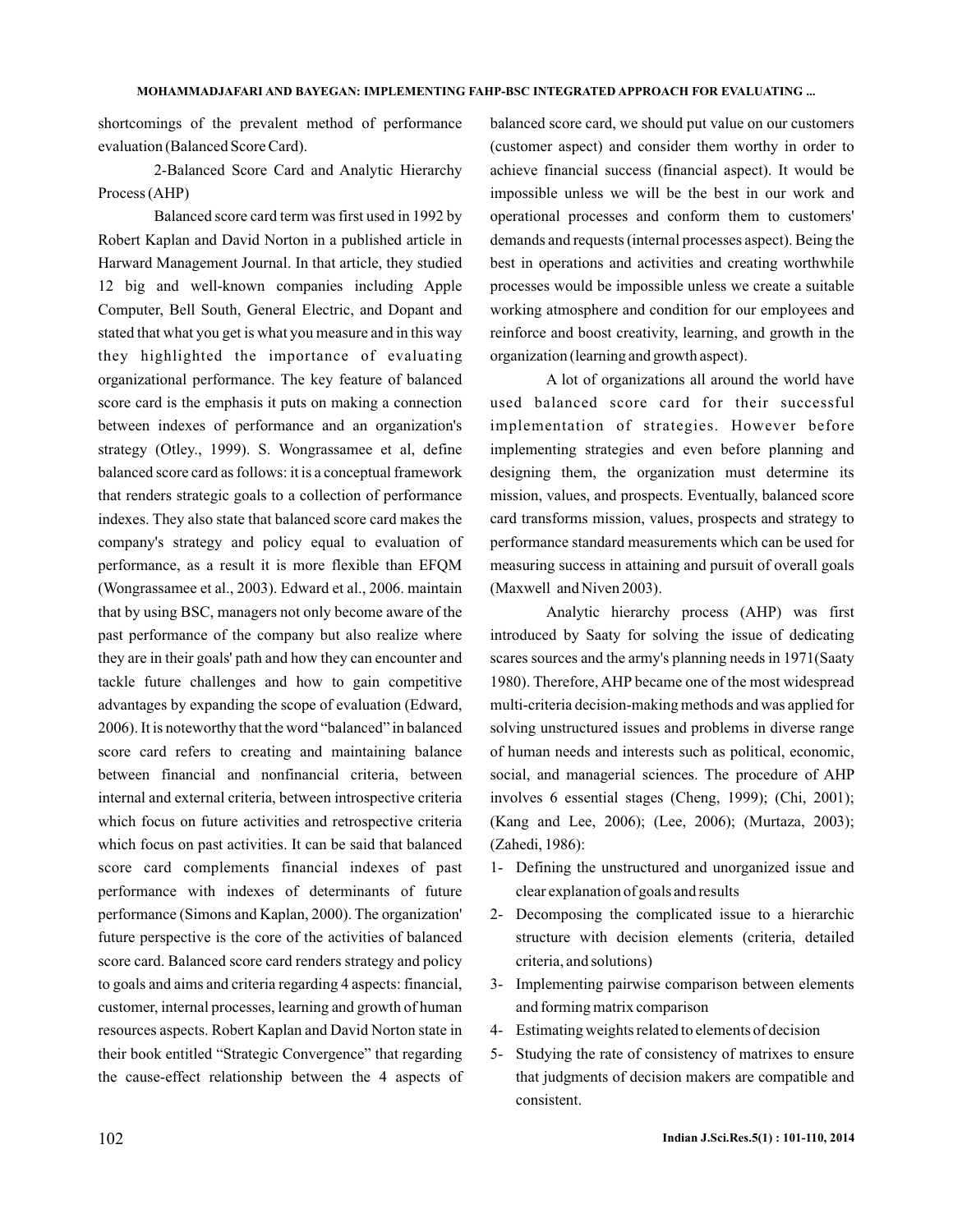6- Add up the relative weights of elements of decision in order to reach an overall rate for solutions.

### **3-Fuzzy Sets Theory**

Due to the ambiguous and inaccurate nature of data and information in the real life and making decisions based on this incorrect and uncertain information, modeling process of several phenomena may not be done appropriately and efficiently. In order to remove ambiguity and lack of accuracy of individual subjective judgments, fuzzy sets theory was proposed to include verbal conditions (expressions) in the decision-making process. A verbal variable is a variable that its quantity and value is presented by verbal expressions. Applying these variables in complicated situations that are not defined appropriately is extremely beneficial because they can be described plausibly in prevalent quantitative mathematical relations (Saremi et al., 2009). Zadeh proposed the fuzzy sets theory for the first time in 1965 and revealed the nature fuzzy sets and some ideas playing fundamental role in evaluating fuzzy sets theory (Zadeh, 1965).

Generally, any verbal variable van be stated using triangular fuzzy numbers (TFN) and trapezoidal numbers. Due to the simplicity of calculations and practicality in presenting and processing information in fuzzy environment, working with triangular fuzzy numbers (TFN) is often more suitable and appropriate. The mark  $\sim$  is placed above each symbol that represents fuzzy sets. A triangular fuzzy number (TFN), Ũ is shown in Figure 1.

The triangular fuzzy number (TFN) is easily shown as (l,m,u). The parameters l, m, u show the lowest,



**Figure 1 : A triangular fuzzy number (TFN) , Ũ**

(1)

AHP method is widely used for selecting one alternative among other alternatives, but in this method pairwise comparisons for each level are done regarding the aim of selecting the best alternative using a one to nine scale. Therefore, applying Saaty's AHP has some deficiencies including:

- 1- AHp method has basically been used in crisp decisionmakings.
- 2- It studies the extremely unbalanced scale of judgment.
- 3- It does not consider the uncertainties in individual subjective judgments.
- 4- The ranking of this method is almost inaccurate and imprecise.

As a result, classic standard AHP seems insufficient and inefficient for accurate fulfilling of decision makers' needs. For modeling such uncertainties in human's preferences, fuzzy sets theory must be combined with pairwise comparisons as an extension and development of AHP technique. This integrated decision-making technique provides a clearer picture and more precise understanding of decision-making process (Aya and Ozdemir 2006).

### **4-Review of Literature**

A lot of researches have been done using AHP and different fuzzy AHP models have been made (Laarhoeven 1983); (Boender et al., 1989); (Chen, 1996);(Cheng, 1996); (Cheng, 1999); (Murtaza, 2003); (Lee, 2006); (Kang and Lee, 2006). While (Ngai and Chan, 2005) presented the application of classic AHP for selecting the appropriate instrument for supporting knowledge management (KM), (Wang and Chan, 2006) proposed the presumptive analytic hierarchy model based on fuzzy preferential relations for identifying essential factors for an organization's success in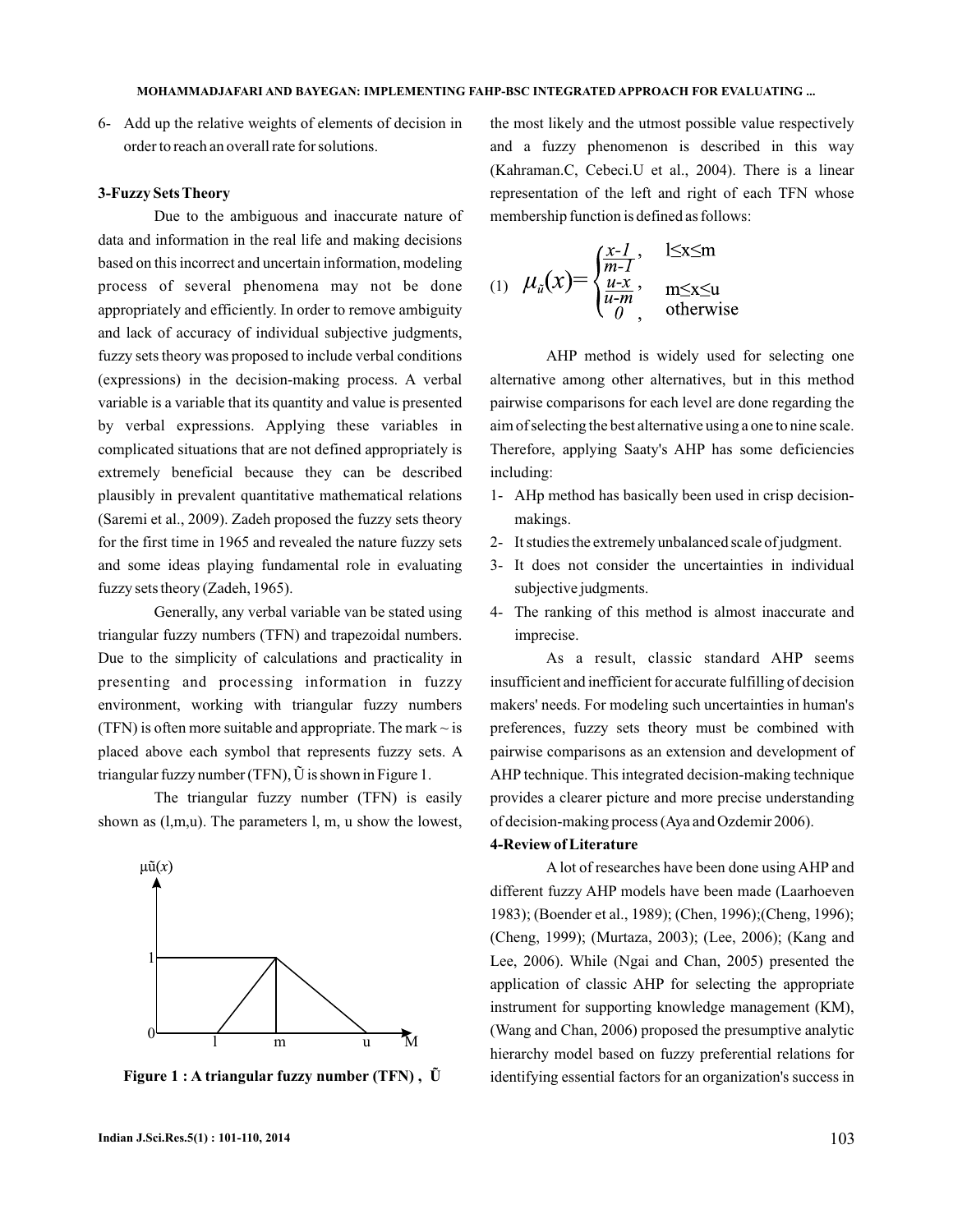implementing knowledge management, predicting knowledge management project, and recognizing essential operations and processes before establishing knowledge management. Bozbua , Beskese, and Kahraman (2006) proposed FAHP methodology for enhancing and promoting the quality of prioritizing measurement criteria of human resources. Chaing and Li (2006) designed the general quantitative evaluation model which takes into consideration the internal artificial relations between criteria and fuzzy mental perception simultaneously for evaluating the effectiveness of electronic learning.

Furthermore, fuzzy AHP model has been combined with BSC in different fields. For instance, Lee et al. proposed An FAHP model for evaluating the performance of IT in BSC framework in Taiwan's industry (LeeA., 2008). This research provides an approach based on BSC (Balanced Score Card method) and FAHP (fuzzy analytic Hierarchy Process) for evaluating the performance of IT departments in industry. In an article entitled Studying the Evaluation System of the Performance of after-sale Services ofArmarium based on BSC and FAHP, Shanshan ! YangYouye, 2011 concluded that this evaluation system can contribute to optimizing after-sale services. Considering the results of feedback and constant improvement, this system helps with the development of Armarium (Zhong shanshan, 2011). The combination or integration of BSC and FAHP methods has not been applied yet in the field of evaluating the performance of maintenance and repairs.

### **5-The Proposed Model**

The present research is an applied descriptivecross sectional one which was carried out in the summer in 2013 in Nina factory.As it was mentioned in the explanation of balanced score card model, first an organization's perspective or outlook, mission, and strategies must be specified and according to these concepts a list of performance indexes is made which conforms to BSC aspects and interviews with maintenance and repairs experts. Then, a questionnaire is designed with classic AHP questionnaire format including 4 aspects of BSC and performance indexes of selection. The questionnaire is distributed among senior managers of the company and the

feedbacks are analyzed using FAHP technique for obtaining the significance of the four aspects and performance indexes of each aspect.

The research's conceptual model is shown in Figure 2. In this research, it is attempted to propose and apply a comprehensive model considering all financial and nonfinancial aspects (obvious and obscure assets and finances) for evaluating the system's performance of maintenance and repairs system. In the conceptual presented model, the company's future outlook is the main core of BSC's activities. In this model, the balanced score card renders the organization's policy and strategies to goals and indexes through the four aspects of financial, customers', internal processes, and growth and learning aspects. Given the top-down approach in the balanced score card, it is expected that the four aspects do not have the same level of importance and the growth and learning aspect is more significant which is dealt with in the present research.



**Figure 2: Conceptual Model**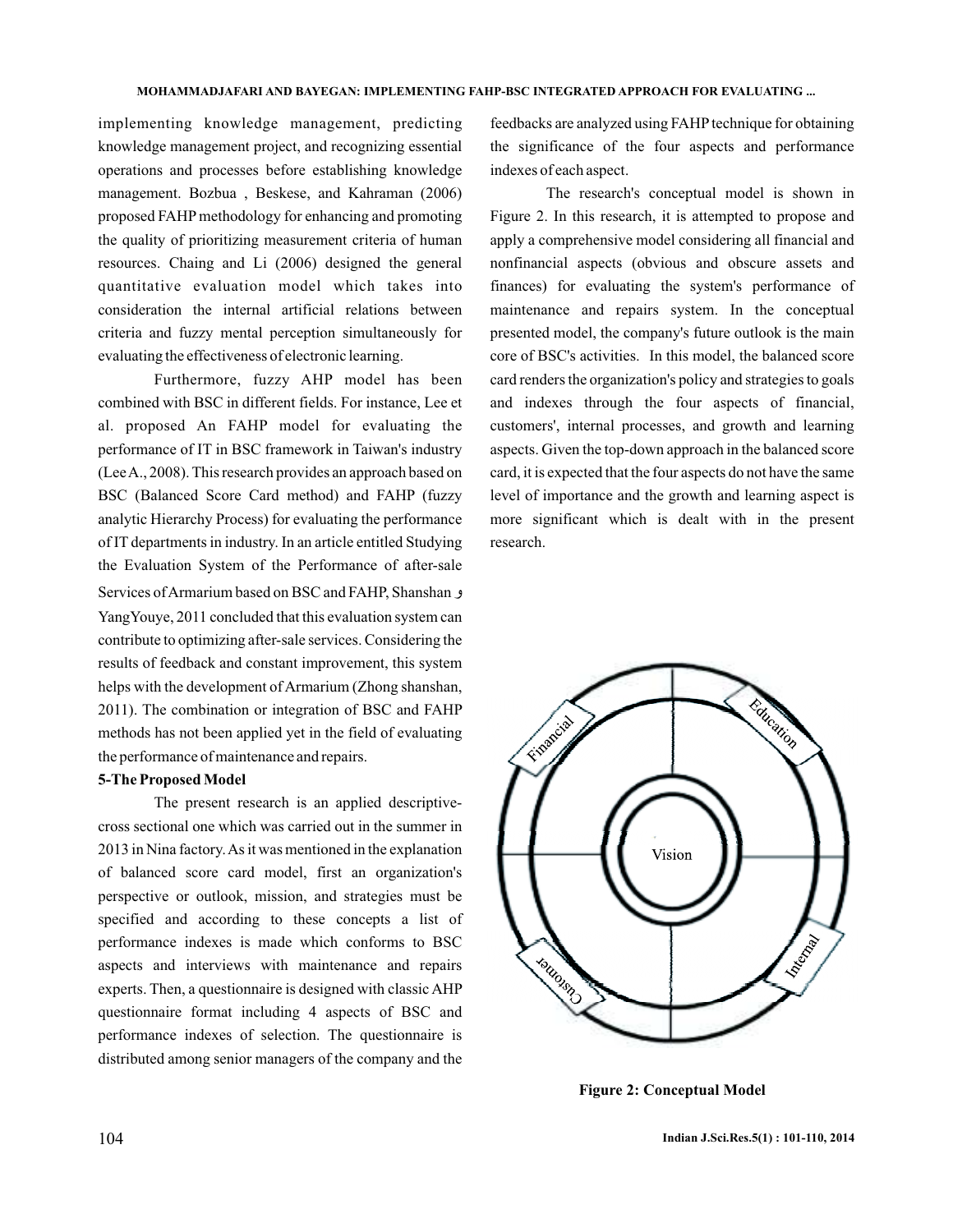# **5.1. Drawing Indexes' Hierarchy Diagram, Designing and Distributing the Analytic Hierarchy Questionnaire**

The indexes' hierarchy tree is depicted in figure 3. In this structure, main indexes (aspects) are depicted by and inferior subordinate indexes by. In this stage, the designed questionnaire is used in order to obtain the experts' ideas in pairwise comparisons of the given indexes. The questionnaire is designed in matrix in order to ease the answering by experts in decision-making based on Saaty's range, therefore, decision makers do pairwise comparisons of indexes and aspects separately based on Saaty's 1-9 scale (table 1)

| Kind of verbal      | The degree of         |
|---------------------|-----------------------|
| judgment            | preference (priority) |
| Equal preference    |                       |
| Equal to poor       | 2                     |
| preference          |                       |
| Poor preference     |                       |
| Poor to rather high | 4                     |
| preference          |                       |
| Rather high         | 5                     |
| preference          |                       |
| Rather high to      |                       |
| highly superior     | 6                     |
| preference          |                       |
| Highly superior     |                       |
| preference          |                       |
| Highly superior to  |                       |
| completely superior | 8                     |
| preference          |                       |
| Completely          | 9                     |
| superior preference |                       |

**Table 1 : The degree of used preferences**

The reliability of the present questionnaire is measured based on the consistency ration (CR) which is calculated as follows:.

$$
(2) \quad \text{CI} = \frac{\lambda_{\text{max}} - n}{n - 1}
$$

In the above relation, n represents the number of



**Figure 3 : The indexes' hierarchy tree**

criteria and represents the maximum specific amount. In order to calculating the consistency ration which is shown by CR, CI is divided by random consistency index (RI) (Lai.Y.T, Wang.W.C et al. 2008). The amounts of random indexes (RI) are given in table 2.

$$
(3) \ \ \text{CR} = \frac{\text{CI}}{\text{RI}}
$$

### **5.2. FuzzyAnalytic Hierarchy Process**

In the following, Cheng's extent analysis method (EA) will be presented for solving the issue of fuzzy analytic

| N<br>т, |      | $\Delta$              |                                              |      |                       |      |      | 10         | TT.                    | $1^{\wedge}$<br>$\overline{1}$ | $1^{\wedge}$ | 14                     | $\overline{1}$     |
|---------|------|-----------------------|----------------------------------------------|------|-----------------------|------|------|------------|------------------------|--------------------------------|--------------|------------------------|--------------------|
| RI      | 0.58 | 0 <sup>0</sup><br>0.9 | $1^{\circ}$<br>$\mathbf{1} \cdot \mathbf{1}$ | 1.24 | $\mathcal{L}$<br>1.74 | 1.41 | 1.45 | 10<br>1.1/ | F <sub>1</sub><br>1.71 | 1.48                           | 1.56         | F <sub>7</sub><br>1.01 | 50<br>1.J <i>.</i> |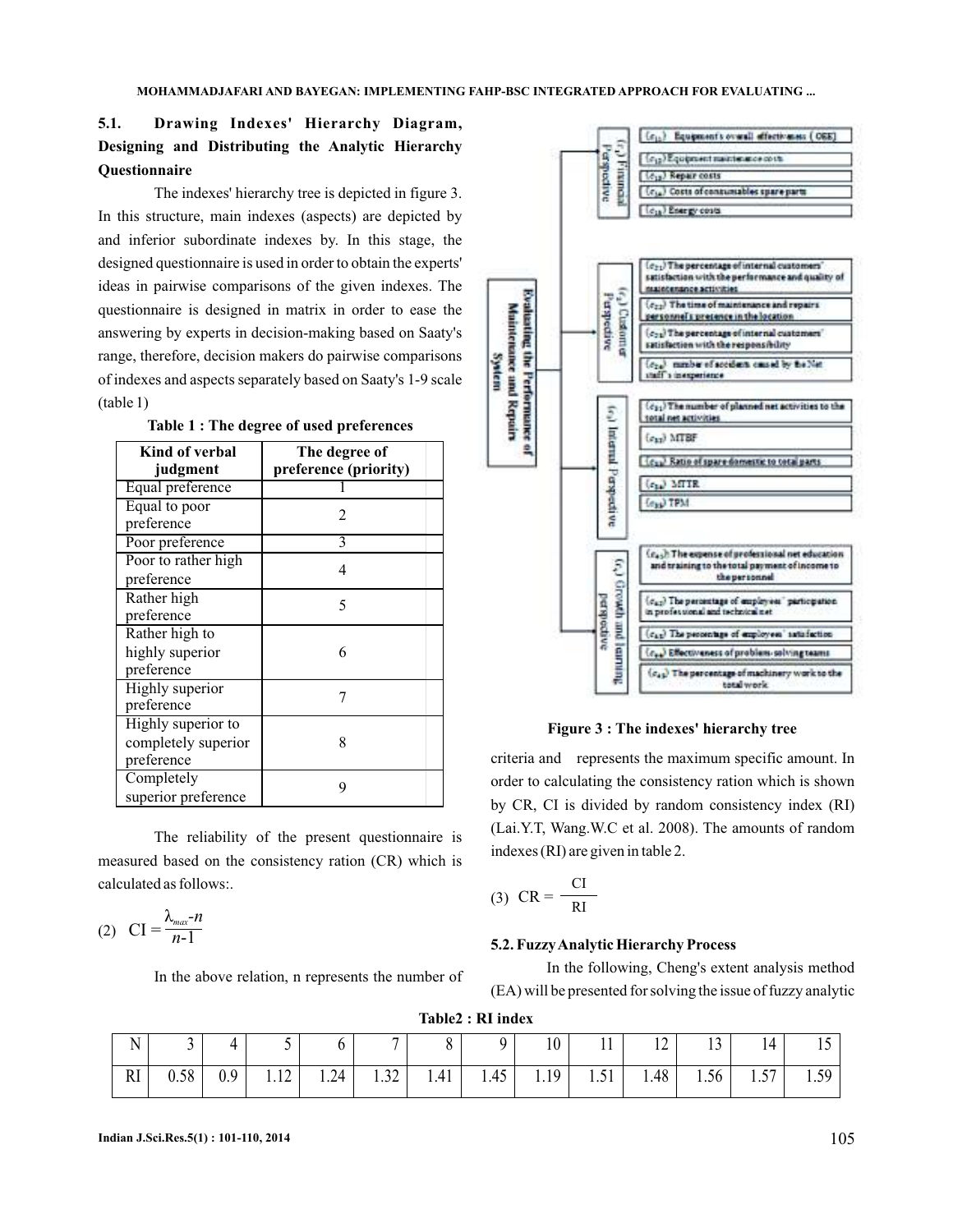hierarchy process:

Suppose that X stands for a set of subjects or topics (members) and U stands for a set of goals. According to Cheng's extent analysis method (1996), each topic (member) for each goal is analyzed in the order that it is done. Therefore, m or the value of extent analysis is obtained for each subject with the following symbols:

$$
M_{gi}^1, M_{gi}^2, \dots, M_{gi}^m \qquad i = 1, 2, \dots, n
$$

In the above equation, all  $M_{gi}^j$  (j = 1, 2, ..., m) are triangular fuzzy numbers (TFN). The steps of Cheng's extent analysis are as follows

# **Step 1:**

The value of fuzzy combinational extent with respect to i-th item shall be defined as follows:

$$
(4 \ \ St = \sum_{i=1}^{m} M_{gi}^{j} \times \left[ \sum_{j=1}^{n} \sum_{i=1}^{m} M_{gi}^{j} \right]^{-1}
$$

To obtain  $\sum_{i=1}^{m} M_{g_i}^j$  the process of fuzzy addition of the values of the analysis of the extent m for a particular matrix is as follows:

$$
(5) \ \sum_{i=1}^{n} \sum_{j=1}^{m} M_{gl}^{j} = (\sum_{i=1}^{n} l_{i}, \sum_{i=1}^{n} m_{i}, \sum_{i=1}^{n} u_{i})
$$

To obtain the expression  $\sum_{i=1}^{m} \sum_{i=1}^{m} M_{ni}$  the process of fuzzy adding of the values  $M'_{gi} (j=1, 2, ...,m)$  is performed as follows:

$$
(6) \ \sum_{i=1}^{n} \sum_{j=1}^{m} M_{gi}^{j} = (\sum_{i=1}^{n} l_{i}, \sum_{i=1}^{n} m_{i}, \sum_{i=1}^{n} u_{i})
$$

and then the inverse of the above equation is calculated:

(7) 
$$
\left[\sum_{i=1}^{m} \sum_{j=1}^{m} M_{gi}^{j}\right]^{-1} = \left(\frac{1}{\sum_{i=1}^{n} u_{i}} \cdot \frac{1}{\sum_{i=1}^{n} m_{i}} \cdot \frac{1}{\sum_{i=1}^{n} l_{i}}\right)
$$

Step 2:

The degree of possibility that  $M_2 = (l_2, m_2, u_2) \ge M_1 = (l_1, m_2, u_2)$ is defined as follows:

(8) 
$$
V(M_2 \ge M_1) = hgt(M_1 \cap M_2) = \mu_{M_2}(d) = \begin{cases} 1 & m_2 \ge m_1 \\ 0 & l_5 \ge u_2 \\ \frac{(l_1 - u_2)}{(m_2 - u_2) - (m_1 - l_2)} \text{ otherwise} \end{cases}
$$

In the above equation, d is the highest width of intersection point D, between and (figure 4).



**Figure 4 : Comparing between**  $M_1$  **and**  $M_2$ 

For comparing  $M_1$  and  $M_2$  the values of both  $V(M_1 \geq M_2)$  and  $V(M_2 \geq M_1)$  are needed.

Step 3:

The degree of possibility that a fuzzy number is greater that K fuzzy number is defined as follows:

(9) 
$$
V(M \ge M_1, M_2, ..., M_K) =
$$
  
\n $V[(M \ge M_1), (M \ge M_2), ..., (M \ge M_K)] =$   
\n $min V(M \ge M_1) i=1,2,...,K$ 

Also, calculating the weights of criteria in paired comparisons matrix is as follows:

(10) 
$$
\dot{W}(Xi) = \min V(S_i \ge Sk)
$$
  $k = 1, 2, \dots, n$   $k \ne i$ 

Therefore, the weights of criteria will be as follows:

(11) 
$$
\dot{W} = (\dot{W}(X_1), \dot{W}(X_2), ..., \dot{W}(X_n))^T
$$

which is the non-normal coefficients vector of fuzzy analytic hierarchy process. The normalized weights of criteria are obtained as follows (Saremi.M, Mousavi.S.F et al. 2009):

$$
(12) \quad W_i = \frac{\dot{W}_i}{\Sigma \dot{W}_i}
$$

# **5.3. DataAnalysis**

After the questionnaire of analytic hierarchy process was designed and distributed to 6 experts and the pairwise comparisons' matrix of each expert was obtained, the validity of experts' opinions was calculated through the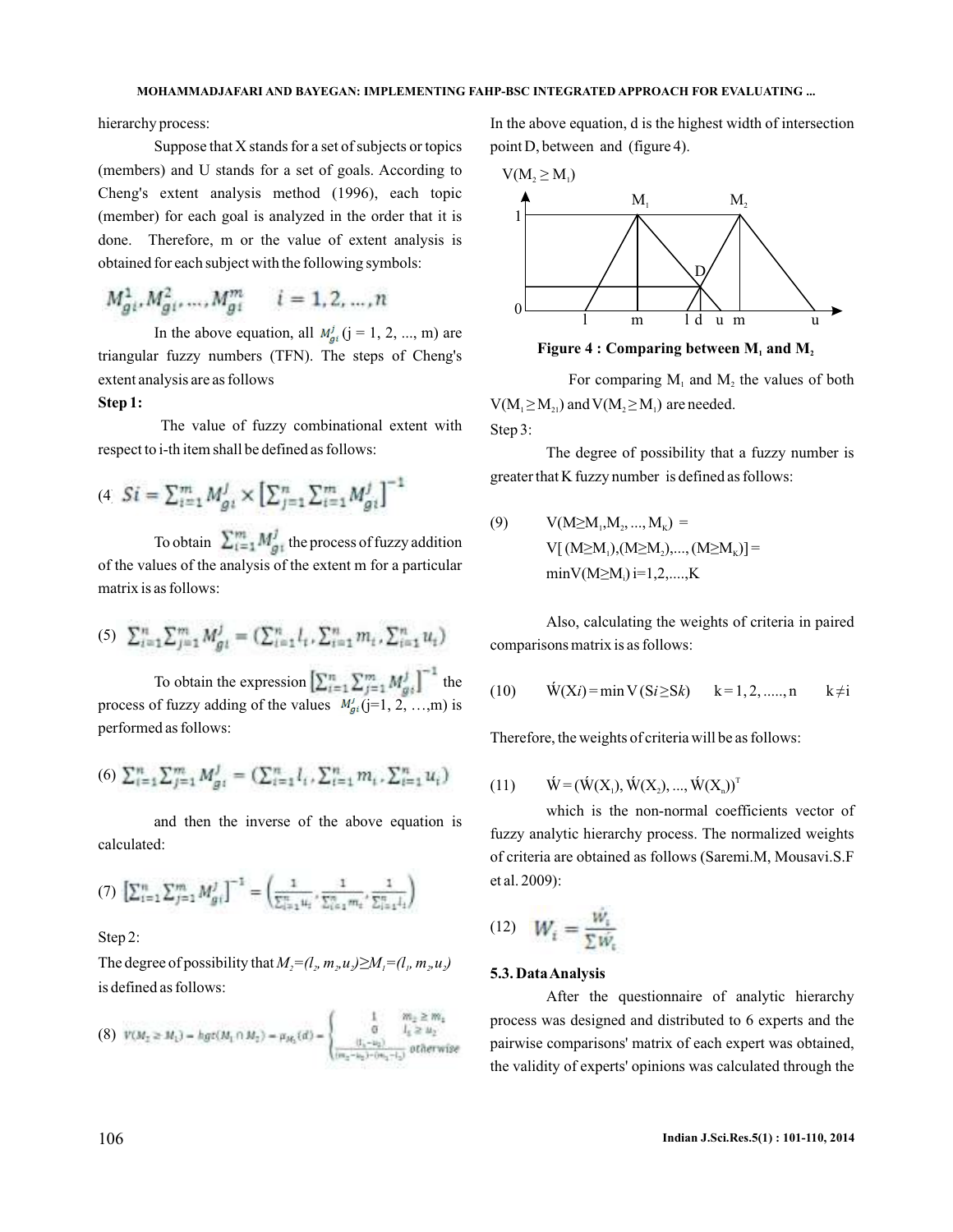calculation of consistency ratio of pairwise comparisons' matrices of each decision-maker and all the ratios were smaller than 1/0. Pairwise comparison matrices obtained from experts' opinions whose compatibility has been confirmed are combined using the following relations, and the total matrix is composed (Lai et al., 2008):

$$
l_{ij} = min_k \{a_{ijk}\}
$$
  
(13)  

$$
m_{ij} = \frac{1}{k} \sum_{k=1}^{k} a_{ijk}
$$
  

$$
u_{ij} = max_k \{a_{ijk}\}
$$

 $($ 

In this way, the values of decision makers' pairwise comparison are converted into triangular fuzzy numbers, and the first number represents the minimum amount of preference given by experts, the second number represents the average of preferences given by experts, and the third number indicates the maximum of these amounts. As a result, the pairwise comparison matrices similar to fuzzy ternary (triangular) numbers are formed to compare aspects and also to compare each aspects' indexes.

So, after forming the fuzzy pairwise comparison matrix of all the major and minor indexes, the weights of all of them was calculated using the EA. According to this method, first the combined values were calculated, and then the obtained fuzzy values were compared in order to calculate the weights of indexes and a magnitude degree of each was calculated in relation to another. The lowest value obtained from the magnitude degree of each index in relation to other indexes makes vector.

# **6- The Results and the Evaluation of the Research's Conceptual Model**

Eventually after descaling this weighted vector, W weight vector was obtained for main indexes as it is shown in Table 3. This vector is non-fuzzy and represents the final weight of the main indexes (aspects). According to this vector, the coefficient of the significance of the financial aspect  $(c_1)$  is equal to 25/47 %, the coefficient of the significance of the customer aspect  $(c_2)$  is equal to 23/25%, the coefficient of the significance of the internal processes aspect  $(c_3)$  is equal to 24/79%, and the coefficient of the significance of the growth and learning  $(c<sub>4</sub>)$  was calculated to be 26/48%.

Similarly, the weight of each sub-index or minor index is obtained (figure 5). Regarding the overall prioritizing of indexes (it is calculated according to absolute weights), as it is shown the following indexes are more significant in the performance of maintenance and repairs system of the studied factory with the following percentages: the overall effectiveness of equipment 14/68%, the employees' participation in Net professional courses 9/91%, employees' satisfaction 9/58%, the expense of used for maintenance of equipment 7/91%, MTBF 6/17%, and the number of accidents caused by the Net staff's inexperience 6/12%. For calculating the final score of performance, first the percentage of each index's fulfillment or completion is obtained in the given time interval based on the balanced score card and then is multiplied by the related weight and finally their total is the final score of performance of the maintenance and repairs system in Nina factory.

|    | C.                                      | <b>CZ</b>                       | U3                                   | 1.04                                    | ≒W     | w      |
|----|-----------------------------------------|---------------------------------|--------------------------------------|-----------------------------------------|--------|--------|
| C1 |                                         | $V(s_{ci} \geq s_{ci})$<br>$=1$ | $V(s_{c1} \geq s_{c1}) = 1$          | $V(s_{g_1} \geq s_{g_4})$<br>$= 0.9618$ | 0.9618 | 0.2547 |
| C2 | $V(s_{c1} \geq s_{c1})$ .<br>$= 0.9681$ | $\frac{1}{2}$                   | $V(s_{cz} \geq s_{cz})$<br>$= 0.878$ | $V(s_{c2} \geq s_{c4})$<br>$= 0.9115$   | 0.878  | 0.2325 |
| C3 | $V(s_{c2} \geq s_{c1})$<br>$= 0.9930$   | $V(s_{c1} \geq s_{c2})$<br>$=1$ |                                      | $V(s_{ex} \geq s_{ex})$<br>$= 0.9362$   | 0.9362 | 0.2479 |
| C4 | $V(s_{c4} \ge s_{c4}) = 1$              | $V(s_{c4} \geq s_{c2})$<br>$=1$ | $V(s_{c4} \geq s_{c3}) = 1$          |                                         |        | 0.2648 |

**Table 3 : Fuzzy values, preferred weights, and the aspects' weight vector**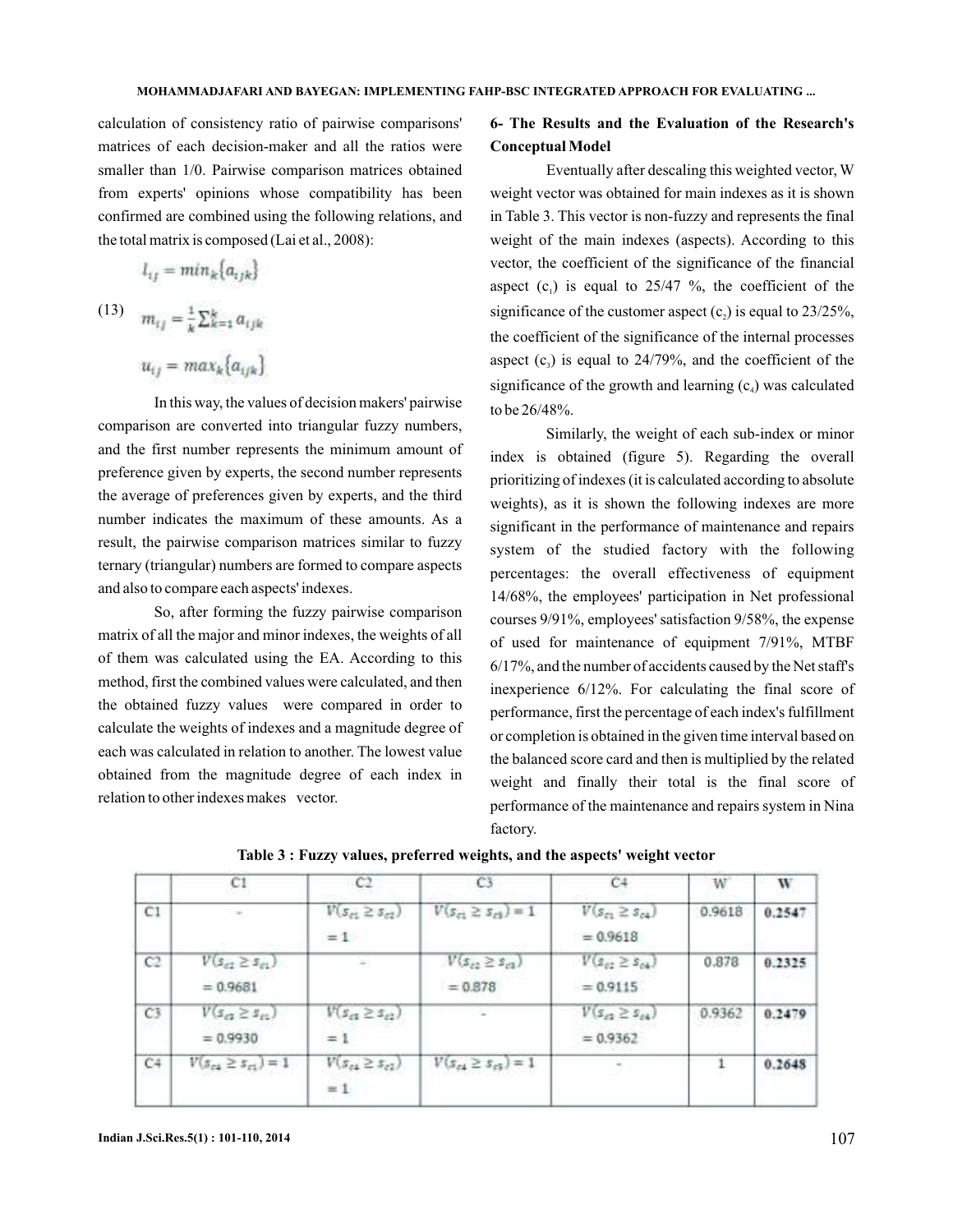

**Figure 5 : The weight of each sub-index or minor index**

## **DISCUSSION**

Nowadays, because of effective quantitative and qualitative factors in organizational decisions, managers are required to apply new approaches in order to involve these factors in decision making and take them into consideration to make appropriate decisions. One of the new instruments that corresponds to managerial systems is balanced score card method with the viewpoint of implementing strategies in practice. The aim of this research was to apply FAHP technique with a strong scientific basis for solving the problem of weighing the indexes of evaluation performance using balanced score card approach in the studies factory. Although a lot of researches have been done in the field of applying decision-making techniques and evaluating the performance of an organization using balances score card model, none of these researches have applied these two techniques jointly together in evaluating the performance of maintenance and repairs systems.

Comparing the results of this study with other studies revealed that learning and growth aspect and subsequently all its subsidiary indexes are the most important and significant indexes among all aspects and indexes of the maintenance and repairs' balanced score card. One of the prominent features of the present study is to evaluation of performance using balanced score card which makes it possible to measure the value of intangible or obscure assets and finance in Nina factory well. Furthermore, using fuzzy numbers instead of absolute numbers is safer in the alteration and variation process of analytic hierarchy of decision making.

# **CONCLUSION**

The present research provides an approach based on BSC and FAHP for evaluating the performance of maintenance and repairs section in Nina factory in Sirjan. The analytic hierarchy is structured based on 4 main aspects of BSC including financial, customer, internal business processes, and learning and growth aspects followed by indexes of performance. Due to the general ambiguity and uncertainty of human decision- making process, FAHP was applied for solving problems. In the end, it was determined that learning and growth aspect (C4) with 26/48% and customer aspect (C2) with 23/25% have the most and the least significance respectively in the performance evaluation of maintenance and repairs system in the factory and the indexes of the general effectiveness of equipment (57/62%), participation of employees in professional Net courses (37/42%), and employees' satisfaction (36/17) are highly important in the fulfillment and achievement of the functioning of maintenance and repairs system that must be focused on. In addition, the results showed that Nina factory's maintenance and repair system achieved 96/29% of its financial goals in the summer of 2013. The obtained results for other aspects are 102/78% for customer aspect, 83/67% for internal processes, 49/70% for learning and growth aspect. Generally by considering the weights it can be said that the maintenance and repairs system of Nina factory has been 82/35% successful in achieving its strategic goals and codified indexes in the summer of 2013. This information shows that although Nina factory has been successful in financial and customer fields, it could not reach its goals completely due to its poorer performance in learning and growth aspect.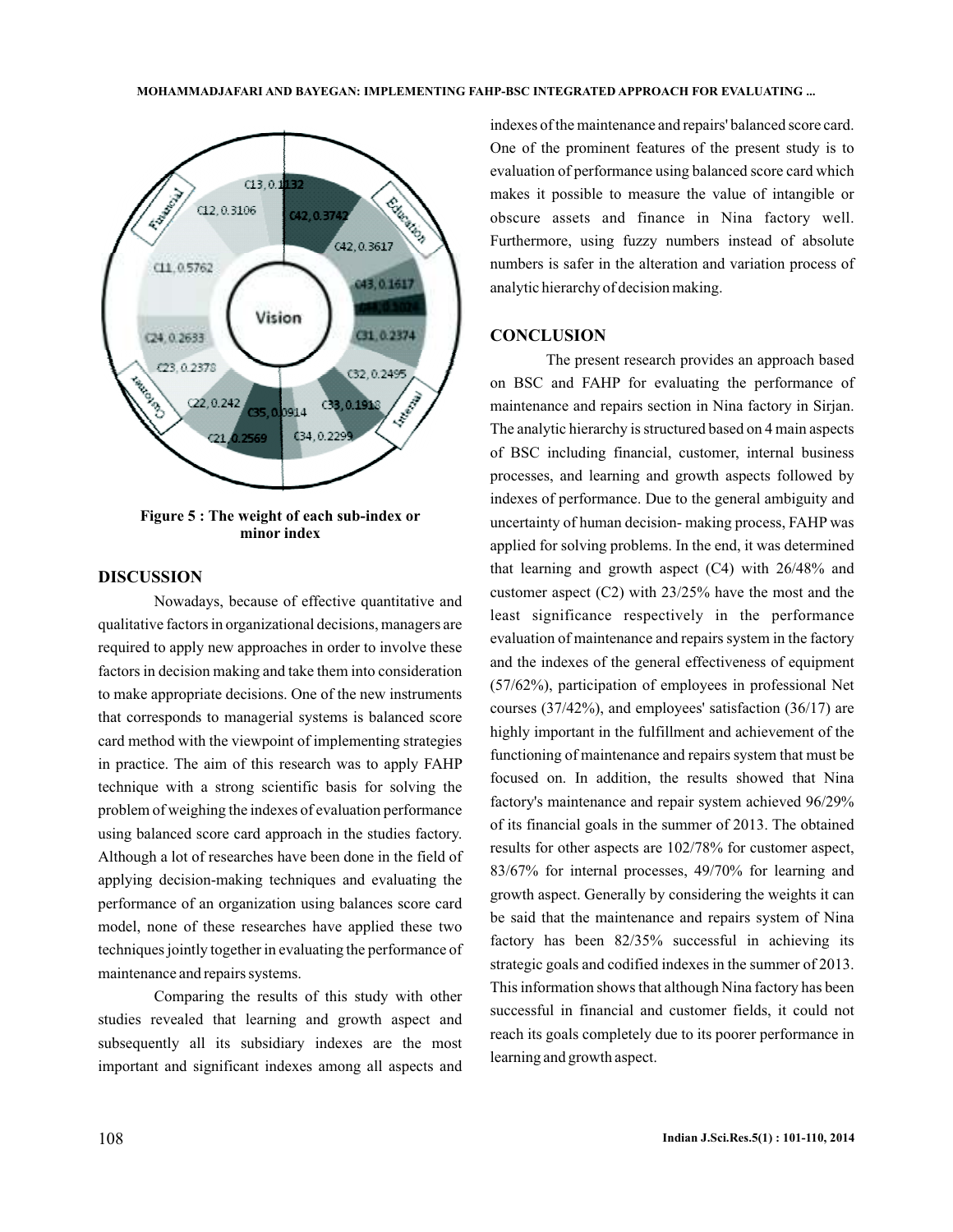Therefore, it is recommended to Nina factory to take the weight and priority of each aspect and index into consideration regarding its resources' limitations and its conditions for future planning and decisions so that it can take more effective action for better performance by proper prioritizing of its goals and defining appropriate improvement projects.

## **REFERENCES**

- Abran A. and Buglione L., 2003. "A multidimensional performance model for consolidating Balanced Scorecards." Advances in Engineering Software : 339-349. **34**
- Aya Z. and Ozdemir R., 2006. "A fuzzy AHP approach to evaluating machine too alternatives." Journal of Intelligent Manufacturing 17(2): 179-190.
- Boender C. G. E. et al., 1989. "MultipleMultiplecriteria decision analysis with fuzzy pairwise comparisons." Fuzzy Sets and Systems 29: 133-143.
- Chen S. M., 1996. "Evaluating weapon systems using fuzzy arithmetic operations." Fuzzy Sets and Systems : 265-276. **77**
- Cheng C. H., 1996. "Evaluating naval tactical missile systems by fuzzy AHP based on the grade value of membership function." European Journal of Operational Research 96: 343-350.
- Cheng C. H., 1999. "Evaluating weapon systems using ranking fuzzy numbers." Fuzzy Sets and Systems : 25-35. **107**
- Chi S. C., & Kuo R. J., 2001. "Examination of the influence of fuzzy analytic hierarchy process in the development of an intelligent location selection support system of convenience store.
- "IFSA World Congress and 20th NAFIPS International Conference 3: 3121316.
- Edward J. M. H., Baodong zhang, 2006. "The Balanced ScoreCard: suggestion for Replacing." Problem and perspectives in management VOL.4.
- Kahraman. C, et al., 2004. "Multi-attribute comparison of catering service companies using fuzzy AHP: case of Turkey." International Journal of Production Economics 87(2): 171-184.
- Kang H.Y. andA. H. I.& Lee (2006). "Priority mix planning for semiconductor fabrication by fuzzy AHP ranking." Expert Systems with Applications published on line. Available from: http://www.sciencedirect.com/science/journal /09574174.
- Laarhoeven P. J. M., & Pedrycz, W., 1983. "A fuzzy extension of Saaty's priority theory." Fuzzy Sets and Systems (11): 229-241.
- Lai.Y.T, et al., 2008. "AHP and simulation-based budget determination procedure for public building projects." Automation in Construction 17(5): 623-632.
- Lee A. H. I., Kang, H. Y., &Wang, W. P., 2006. "Analysis of priority mix planning for semiconductor fabrication under uncertainty." International Journal of Advanced Manufacturing Technology : 351-361. **28**
- Lee A., et al., 2008. "A fuzzy AHP and BSC approach for evaluating performance of IT departement in the manufacturing industry in Taiwan." EXpert System with Applications 34(1):96-107.
- Maxwell J. C. and Niven W. D., 2003. "The Scientific Papers of James Clerk Maxwell." Dover pubns.
- Murtaza M. B., 2003. "Fuzzy-AHP application to country risk assessment " American Business Review : 109-116. **21(2)**
- Otley D., 1999. "Performance management: a framwork for management control system research." management accounting research 10(4): 363-382.
- S. Wongrassamee. P. D., 2003. "Performance Measurement tools: the Balanced Scorecard and EFQM Excellence Model." Measuring Business Excellence.
- Saaty T. L., 1980. "The ananlytic hierarchy process." Newyork : McGrawHill.